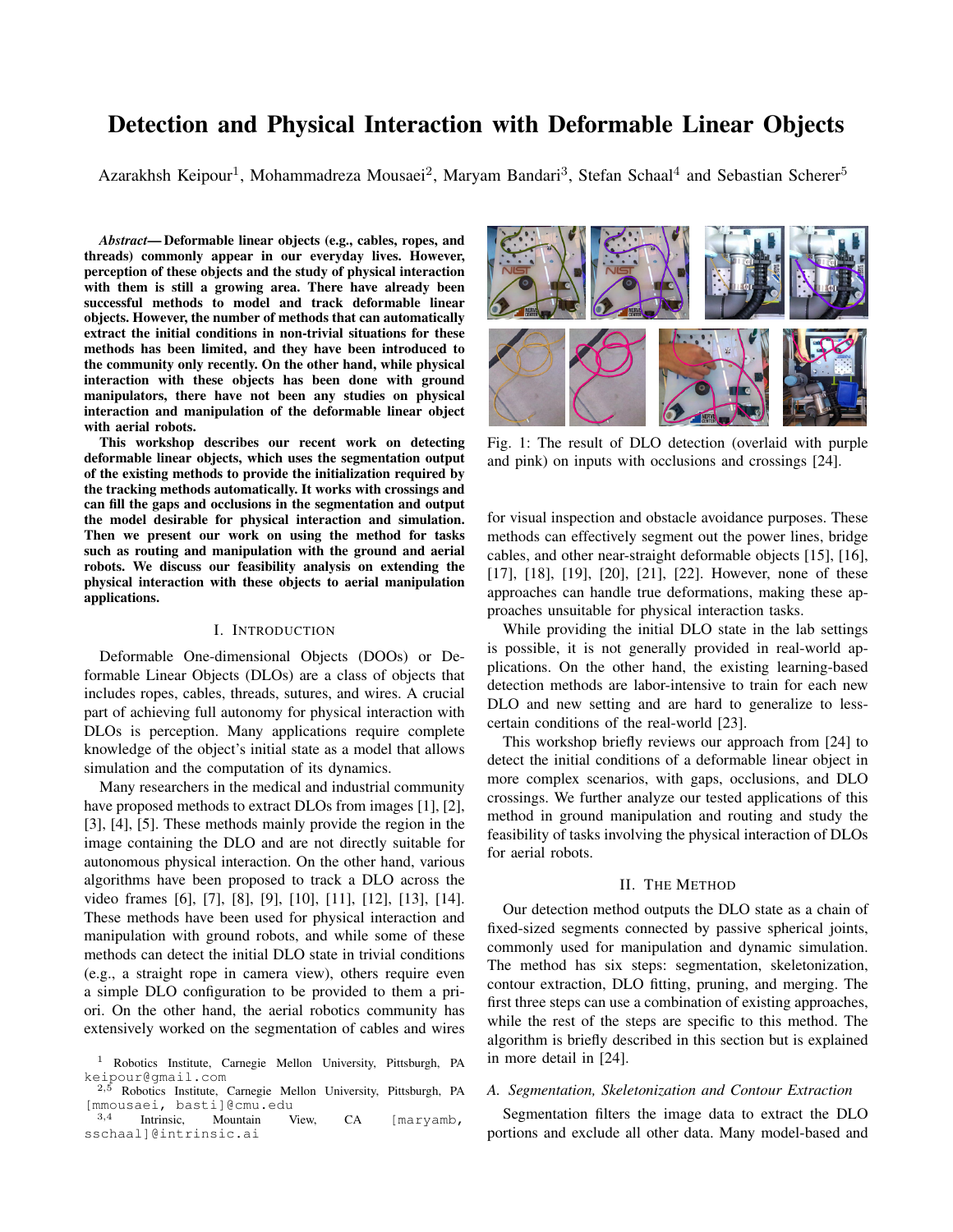

Fig. 2: The first four steps of DLO detection on an image frame from Figure 1 [24]. (a) Segmentation. (b) Skeletonization. (c) Contour extraction. (d) DLO Fitting and Pruning.

learning-based segmentation methods have been proposed in both medical and industrial robotics communities [1], [2], [3], [4], [5], [25], [26], [27]. This step should eliminate all the unrelated data, even if it removes some DLO data.

Skeletonization transforms each segmented connected component into a set of connected pixels with single-pixel width. It is commonly used in many applications [28], [29]. Our algorithm requires the skeleton of each connected component to remain connected and only one branch to be returned per actual branch. We used a well-known morphological thinning method for skeletonization [30].

Extracting contours is also a standard step in many applications [31], [32]. The contour extraction methods can result in several contours per branch and some with multiple branches. Our DLO detection method can handle these issues, and many of the existing contour extraction methods can be used with it. We used Suzuki and Abe's method [33] to extract contours.

Figures 2(a-c) present the results of the first three steps on an example camera frame.

#### *B. DLO Fitting and Pruning*

Each contour can be a single branch, or it may contain multiple branches. The pixel sequence for a contour returned by a typical contour extraction method starts from one of the branch tips, goes around the skeleton component, and ends with a sharp turn back at the start point.

Let us define the length of each DLO segment (i.e., the fixed cylinder) as  $l_s$ . The DLO fitting step initializes an empty DLO chain, starts from the first pixel in the contour, and traverses over the pixels until the distance from that pixel is  $l_s$ . It creates a new cylindrical segment, adds it to the chain, and continues traversing from the end of the new cylinder again. Every time it goes over a branch tip, it records the current DLO chain and initializes a new one. This continues until traversing reaches the last point in the contour sequence.

This method returns multiple overlapping DLO chains for each part of the object, and overlapping segments are pruned to simplify the further steps by assuming that no segments overlap. Figure  $2(d)(d)$  shows the result of fitting and pruning.

#### *C. Merging*

With the collection of DLO chains, they are iteratively merged to fill the gaps and form a single object. Each iteration connects two chains, and the process is repeated



Fig. 3: Partial merging costs for two chain ends [24]. (a) Euclidean cost. (b) Direction cost. (c) Curvature costs.



Fig. 4: Illustration of suggested solutions for merging scenarios [24]. The arrows represent the DLO chain ends, with the arrow sides representing the end points.

TABLE I: Detection results on 7 video sequences [24].

|                   | Total   | Correct | Incorrect | Accuracy |
|-------------------|---------|---------|-----------|----------|
| <b>Frames</b>     | 4.230   | 3.542   | 688       | 83.7%    |
| <b>Occlusions</b> | 26,456  | 23.991  | 2.465     | 90.7%    |
| Merges            | 583.743 | 581,130 | 2.613     | 99.6%    |

until there is only one chain left. With two chains each having two ends, there are four cost values for connecting the two ends for any two chains. The lowest among the four values is the cost of connecting the two chains, and the chain pair with the lowest cost is connected at each iteration.

Three separate partial costs are used for computing the total connection cost: the Euclidean distance of the two chain ends (Figure  $3(a)$ ), the difference in their directions (Figure 3(b)), and how much curvature is needed to connect them (Figure  $3(c)$ ).

The gap between the two chains should be filled to follow the expected curve of the deformable object. While any deformable object can take almost any curve, it is possible to have an educated *guess*. We calculate the "natural" curvature, which connects the desired ends of the two chains. The "natural" curvature initially follows the direction of the last segments of the chains and then follows a curve with the largest constant turn rate possible. Our suggested solutions for the different possible cases are shown in Figure 4.

### III. EXPERIMENTS AND RESULTS

Figure 1 shows the detection results on some input frames. The average detection time per frame across all the sequences is 0.537 seconds on a system with Intel® Core™ i9-10885H CPU and 64 GB DDR4 RAM and a sub-optimal implementation in Python 3. We tested the method on 7 video sequences with 4,230 frames of size  $1280\times720$ . Table I shows the quantitative results for the algorithm's accuracy on the whole cable in an image, for the occlusions filled, and for the merges performed. For a more detailed explanation of the results, please see [24].

#### IV. FEASIBILITY ANALYSIS FOR MANIPULATION

To test the feasibility of the detection method for fullyautomated physical interaction, we have used it in a cable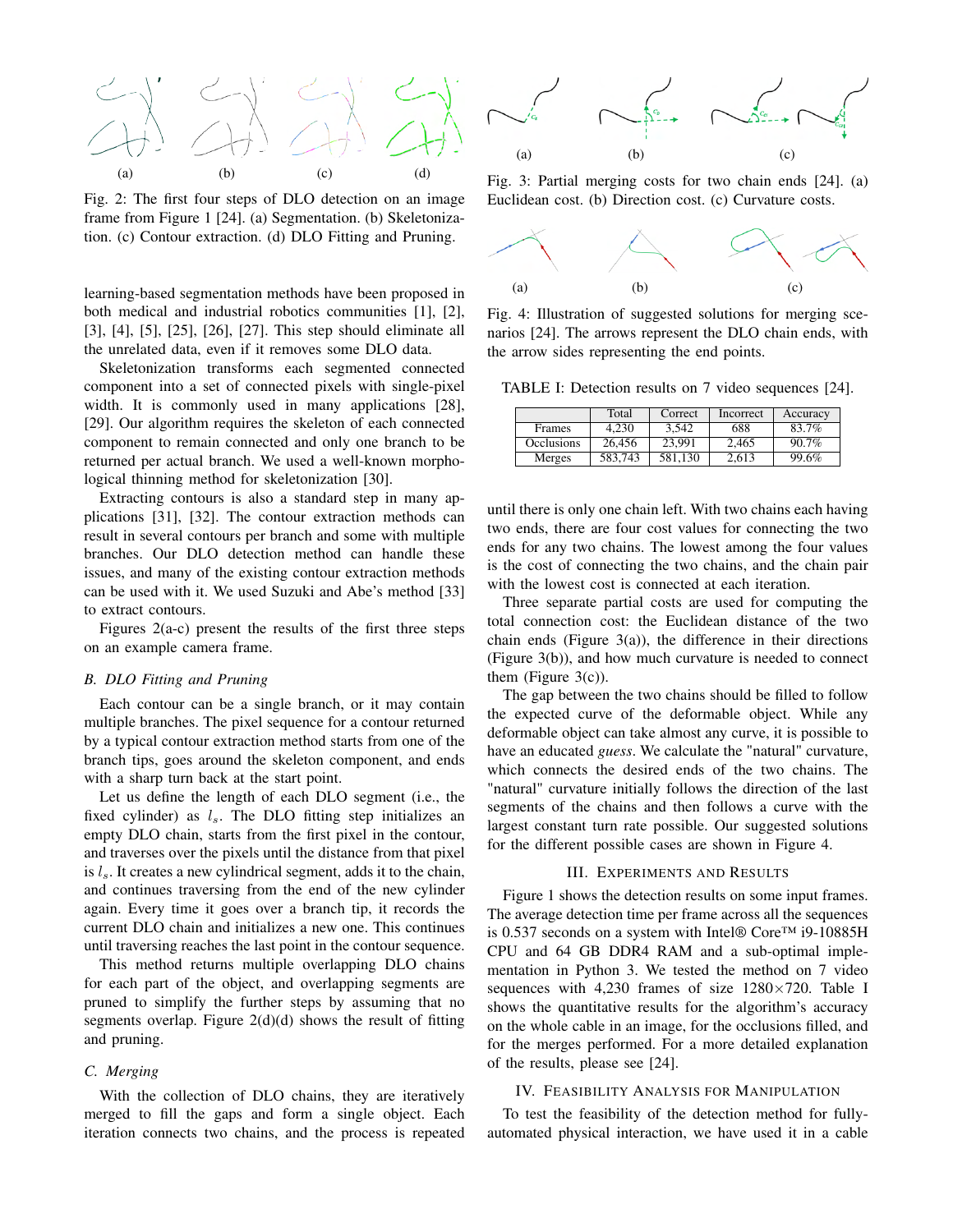

Fig. 5: Cable routing and manipulation using a UR3 robotic arm [34].



Fig. 6: Feasibility tests of DLO manipulation using aerial robots in simulation. (a) Gazebo model of our robot with a gripper for cable manipulation. (b) MATLAB cable grasping tests.

TABLE II: Multirotor end-effector position error (in [mm]) for grasping a cable segment. Trials in Gazebo simulator.

| # of Tests | Max. Error | Mean Error   Std. Dev. |     |
|------------|------------|------------------------|-----|
|            | 12.QQ      | 7.84                   | 201 |

routing and manipulation application with a ground UR3 manipulator arm [34]. Figure 5 shows screenshots from one of the tests.

In general, ground manipulators have higher precision compared to aerial robots. For aerial DLO manipulation (for example, for maintenance and cable manipulation at the top of utility poles), a significant issue is the precision of the end-effector in grasping the DLOs detected in the camera. We tested the feasibility of manipulating the detected cable in Gazebo and MATLAB for a fully-actuated hexarotor with tilted arms controlled with the system introduced in [35]. We measured the position error for grasping a specific point on the cable [36]. Figure 6 shows our setup for testing the feasibility of the task. The error from the MATLAB simulator is near zero. The Gazebo simulator tends to give more realistic results, so we only report the Gazebo experiments.

For each experiment, the robot first flies to around  $0.5m$ distance from the cable, then moves forward to grasp the cable segment. Figure 7(a) illustrates how the end-effector's position can reach the target cable point. Table II shows the viability of the physical interaction with the perceived DLOs in the simulation if at least 13  $[mm]$  position error in grasping can be tolerated in the application. The next future step would be to perform the analysis on the real robot.

On the other hand, aerial robots have limited wrenches compared to ground robots. It is imperative to analyze the feasibility of the physical interaction tasks from the manipulability perspective as well. We computed the force polytopes (Figure 8(b)) for our aerial manipulator shown in Figure 8(a) (see [35]) and measured the forces required for simple cable-related tasks (such as un/plugging USB



Fig. 7: Feasibility tests of aerial DLO manipulation in Gazebo. (a) End-effector's position to grasp the desired cable segment at [1.0, 0.5, 0.7]. (b) Forces required during unplugging a USB Type A cable.



Fig. 8: Feasibility tests of DLO manipulation forces. (a) Our aerial platform. (b) Force polytopes for our platform. (c) Remaining  $y$  and  $z$  forces when unplugging a USB cable.

cables) [36].

Figure 7(b) shows the example forces measured for unplugging a USB Type A cable which in this scenario is 15.84  $[N]$  at the peak. Figure 8(c) shows the available forces for our robot when it is pulling the plug with  $15.84$  [N] directly in its backward direction. The green region shows the remaining forces that allow the robot to keep its altitude. This analysis shows that our aerial robot would be able to unplug the cable in this case, but it is very close to its limits and may not be able to perform a more demanding task.

### V. FUTURE WORK

The proposed DLO detection method is a good stepping stone to having a more comprehensive and powerful detection method, and several improvements can be made to the current version. Here are the potential future work directions for both the detection method and its applications:

- Detecting which DLO segment is on top of the other at the crossings.
- Combining detection with a powerful DLO segmentation and a tracking method to get the full perception system.
- Implementing the method more optimally for real-time applications.
- Extending and testing the detection method for 3-D.
- Performing the feasibility analysis on the real aerial robot.
- Test the detection method in a real-world aerial manipulation task.